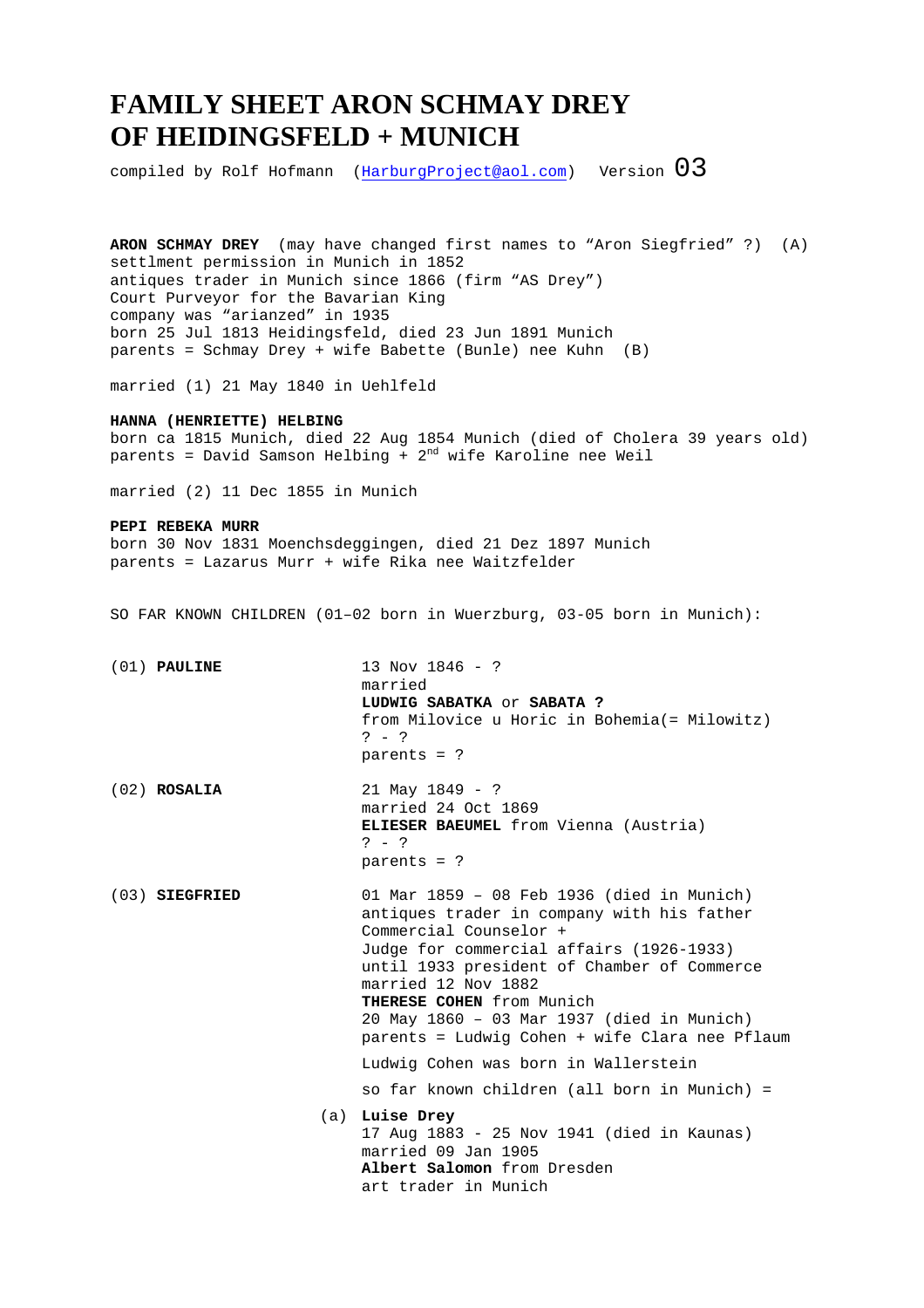```
 22 Jun 1872 - ? 
 parents = ? 
 couple got divorced in 1913
```

```
 (b) Dr Paul Leopold Drey
```

```
 15 Dec 1884 – 18 Mar 1953 (died in New York) 
 founder of "Paul Drey Gallery" in New York 
 married 16 Dec 1917 
 Elisabeth Maria Pflaum from Fuerth 
 05 Dec 1897 – 1990 (died in New York) 
 parents = ? Siegfried Pflaum + Emilie n Fechheimer ?
```
 widow married in 1954 **Robert Gaston Germain Doleans** from France 28 Feb 1897 – 16 Jun 1995 (died in New York)

- (c) **Francis (Franz Alfred) Drey**
	- 03 Apr 1886 14 Mar 1953 (died in London) art trader in London (England) for AS Drey married 20 May 1920 **Margarethe Henriette Grete Weinmann** from Munich 29 Aug 1901 – 21 Apr 1964 (died in London) parents = Max Weinmann + wife Rosa nee Neuburger

Margarethe's grandfather was born in Wallerstein

(d) **Antonie (Toni) Drey**

```
 14 Dec 1888 – 14 Dec 1957 (died in Montevideo ?) 
 married (1) in 1908 
Dr Paul Julius Adler from Stuttgart
 23 Jul 1878 – 17 Jan 1909 (died in Munich) 
 (grave was later given up) 
 parents = Josef Adler + wife Rosa nee Koch 
 married (2) 01 Aug 1914 
Bruno Levi from Munich (no religious belief) (C)
 wholesaler in Munich, after World War II 
 representant for art Thannhauser in Montevideo 
 14 Oct 1886 – 13 Jul 1972 
 (died in Montevideo, Uruguay) 
 parents = wholesaler Karl Levi (1858-1915) 
 + wife Miriam nee Spitzer (1863-1937)
```
so far known 3 children out of both marriages =

- (1) Gerd Adler \* 22 Oct 1909 changed family name to "Josephson" and obviously managed to leave Germany before 1939
- (2) Else Levi 12 May 1915 04 Apr 2001 Montevideo married Fred Hausner
- (3) Hilde Levi 07 May 1915 18 Oct 1988 Melbourne married Ernst Fischer
- (e) Alice Drey 28 Mar 1894 – ? married NN Schindler from ?  $? - ?$ parents = ?

- (04) **FRIEDERIKE** 30 May 1861 28 Jun 1887 (died in Munich) married 28 Jun 1881
	- (D) **ADOLPH STERN** (born Aron) from Fulda partner of A S Drey art business in Munich 11 Feb 1845 - 19 Nov 1935 (died in Munich)